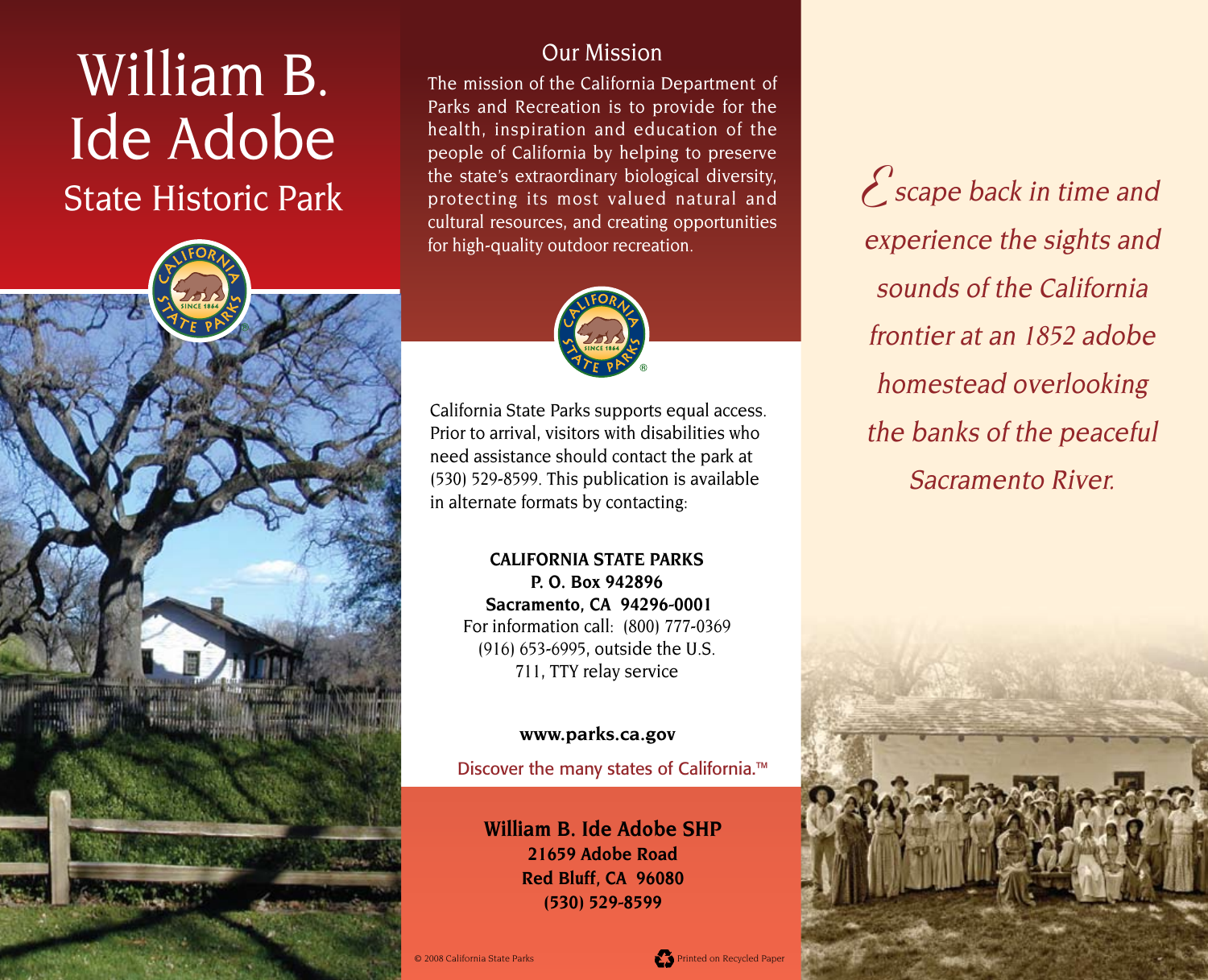**A t the northern end of the Sacramento Valley,**  flanked by the Cascade Mountains on the east and the Coast Range on the west, William B. Ide Adobe State Historic Park stands as a memorial to one of the leading participants in the Bear Flag Revolt. The park,



The first non-native settlers arrived in the northern Sacramento Valley in the 1840s. Two Mexican land grants downriver from this area were awarded to Peter Lassen and Josiah Belden, who later sold

out to Massachusetts native William B. Ide.

**William B. Ide and the Bear Flag Revolt** With very little formal education, and trained as a carpenter, William B. Ide (1796- 1852) followed the frontier as it gradually moved westward. He and his family joined a wagon train headed for Alta California, still a province of Mexico. They arrived at John A. Sutter's fort on October 25, 1845, then traveled north to this area. During that winter, a rumor spread that the Mexican government planned to evict illegal American settlers. In June of 1846, the settlers heard what proved to be a false rumor—a Mexican military force was on its way, destroying crops, burning houses and driving away cattle.

This rallied the settlers into action, and on June 14, 1846, a group of about thirty men including Ide—marched on the town of Sonoma. The group became known as the Bear Flaggers. Sonoma and its leading citizen, General Mariano G. Vallejo, were taken without incident. The Bear Flaggers, lacking leadership,

**Settlers** could not agree on their next steps. They divided; some took their captives to Sutter's fort. Those remaining in Sonoma selected Ide as their commander. Ide drafted a proclamation declaring the newly formed "California Republic."

> Though the California Republic lasted only 25 days before Navy Commodore John D. Sloat raised the American flag at Monterey, this important chapter of California history is still known as the "Bear Flag Revolt."

#### **Bluffton Ranch**

Like William B. Ide, the pioneer owners of the property originally called Bluffton Ranch arrived in California with visions of opportunity. Faced with challenges, they used their location near the California-Oregon Road and the Sacramento River to form communication and transportation connections to the outside world. Pack trains, horsemen, miners on foot, ox teams, covered wagons and stagecoaches moved up and down the valley, and steamboats moved along the river. In 1862 a ferry crossing was built on the property. The park today reflects the hard work of those pioneers who lived in mid-19th-century California.



Sacramento River ferry operator, late 1800s

nestled along the banks of the Sacramento River 100 miles north of Sacramento, is a symphony of wildlife sounds and gentle winds rustling through aged oaks. You can enjoy a picnic by the river, saunter through the historic homestead or attend an exciting living history event.

#### **PARK HISTORY**

#### **Native People**

When California was part of Mexico in 1821, explorer Luis Arguello led the first recorded expedition up the Sacramento River. The first people his party encountered were the Wintuan-speaking Nomlaki. Arguello's diary describes Nomlaki villages where men hunted with sinew-backed bows and obsidian arrows, building weirs and using harpoons for river fishing. The Nomlaki women wove exquisite baskets, using the three-rod coil and twined methods.

In 1883 later explorers unwittingly brought a malaria epidemic, decimating the native population. Though the explorers later took over Nomlaki lands, Nomlaki descendants still live in Northern California today.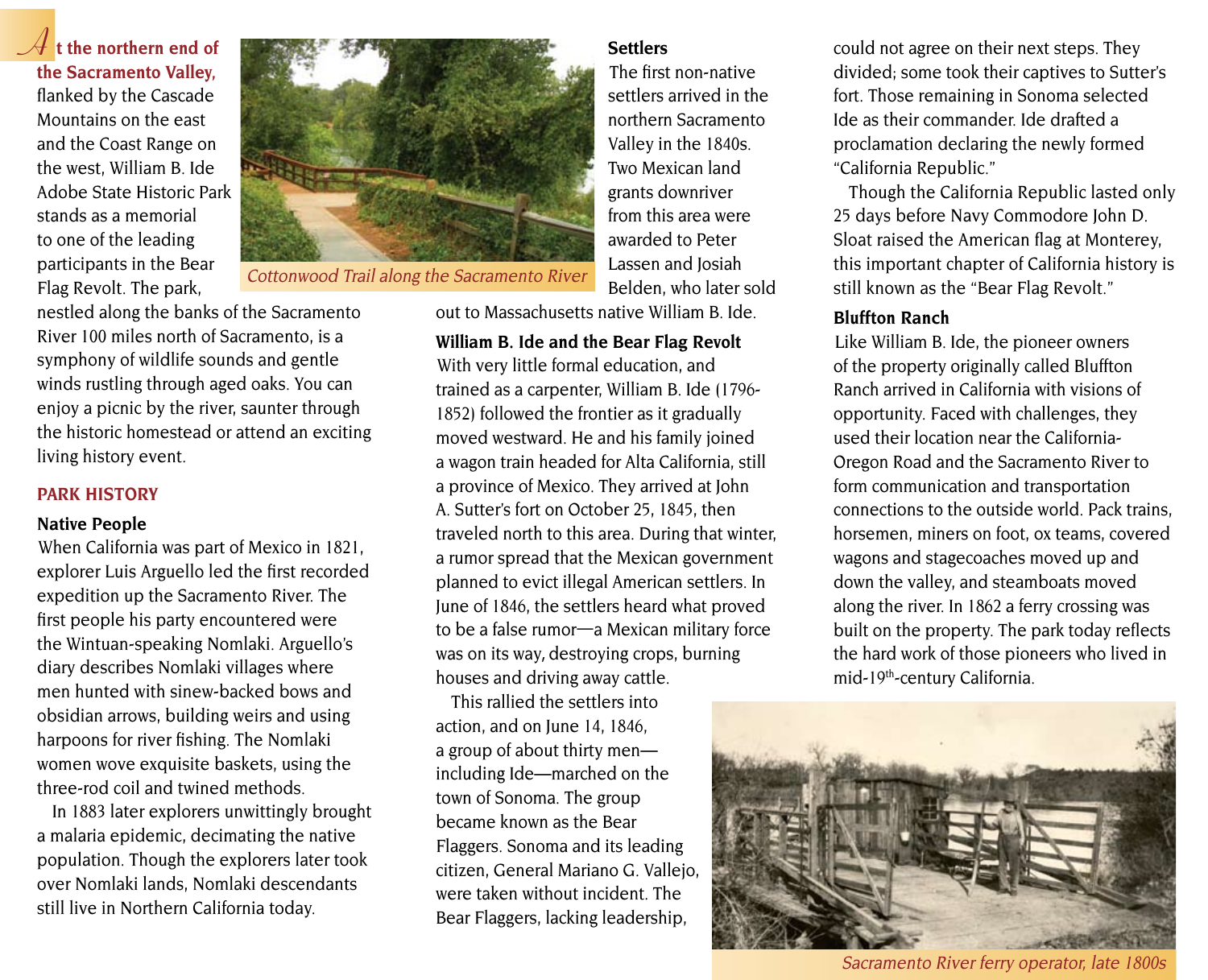#### **The Adobe Becomes a State Park**

The adobe was built in 1852 by A. M. Dibble. By 1949 it had changed hands at least 20 times. The longest ownership was from 1882 to 1913, when the adobe was



observers may glimpse majestic bald eagles. The river supports four runs of Chinook salmon, including the endangered winter run. More abundant species are the Pacific lamprey, steelhead, rainbow trout, minnows, sturgeon and various catfish.

The vegetation along the river is a ruggedly beautiful blend of valley oak, California sycamore, blue elderberry, California rose and coyote bush. Fremont cottonwoods, willows and box elders grace the riverbanks as well.

#### **Temperatures**

Temperatures here range from the high 90s in the summer to low 40s in late fall and winter. Wearing layered clothing year round is recommended.

#### **PARK INTERPRETIVE PROGRAMS**

Interpretive programs take visitors back in time to experience frontier life in the mid-1800s. Enjoy the sights, smells, sounds, tastes and textures of the era.

#### **Annual Events**

**Adobe Day** is held the third Saturday in August. Activities include Gold Rushera music, pioneer crafts, home-baked refreshments, and period dancing. **Pioneer Christmas Party,** held the third Saturday in December, recreates the earliest Christmas celebrations of the North Valley. Visitors may enjoy hot wassail and create old-time crafts.

### **Adobe Ferry Champion Horseshoe Pitchers**

**Contest** is held the second Saturday in October. "Sports history" comes alive with all participants dressed in 1850s clothing and following 1850s pitching rules.

#### **School Programs**

**Life in the 1850s** brings costumed high school docents to spend the day teaching fourth grade students skills for surviving the rigors of frontier life.

**Mini-Life in the 1850s** has 1- to 2-hour programs, including an adobe tour and participation in several pioneer crafts.

#### **Volunteers in Parks**

Become a VIP! Join the Volunteers in Parks Program to offer your time and energy; have fun while supporting William B. Ide Adobe State Historic Park.

## ACCESSIBLE FEATURES

#### **Picnic Area**

An accessible picnic table on a concrete pad is in the shaded picnic area. Accessible parking and restrooms are nearby.



Volunteers interpret pioneer California life.

the property of two members of the pioneer Mount family—A. Mount and Willette Mount.

At one point, original ownership of the adobe was mistakenly ascribed to William B. Ide, who had owned land downriver. Subsequently, a movement sprang up to make the site a state park in the 1940s. The state acquired the land, and the park was dedicated in 1960, honoring Ide's contribution to California history. The restored adobe is the only example of an original Gold Rush-era adobe in the north valley.

### **NATURAL RESOURCES**

#### **Animals and Plants**

The riparian forest along the Sacramento River and the adjacent oak woodland provide perfect habitat for a variety of wildlife.

Beavers and river otters busy themselves in the water while black-tailed deer keep to the shadows. Bird-watchers may spot nearly 200 bird species, both migratory and resident, including belted kingfishers, great blue herons, wild turkeys, ospreys, Nutall's woodpeckers and Canada geese. Some fortunate